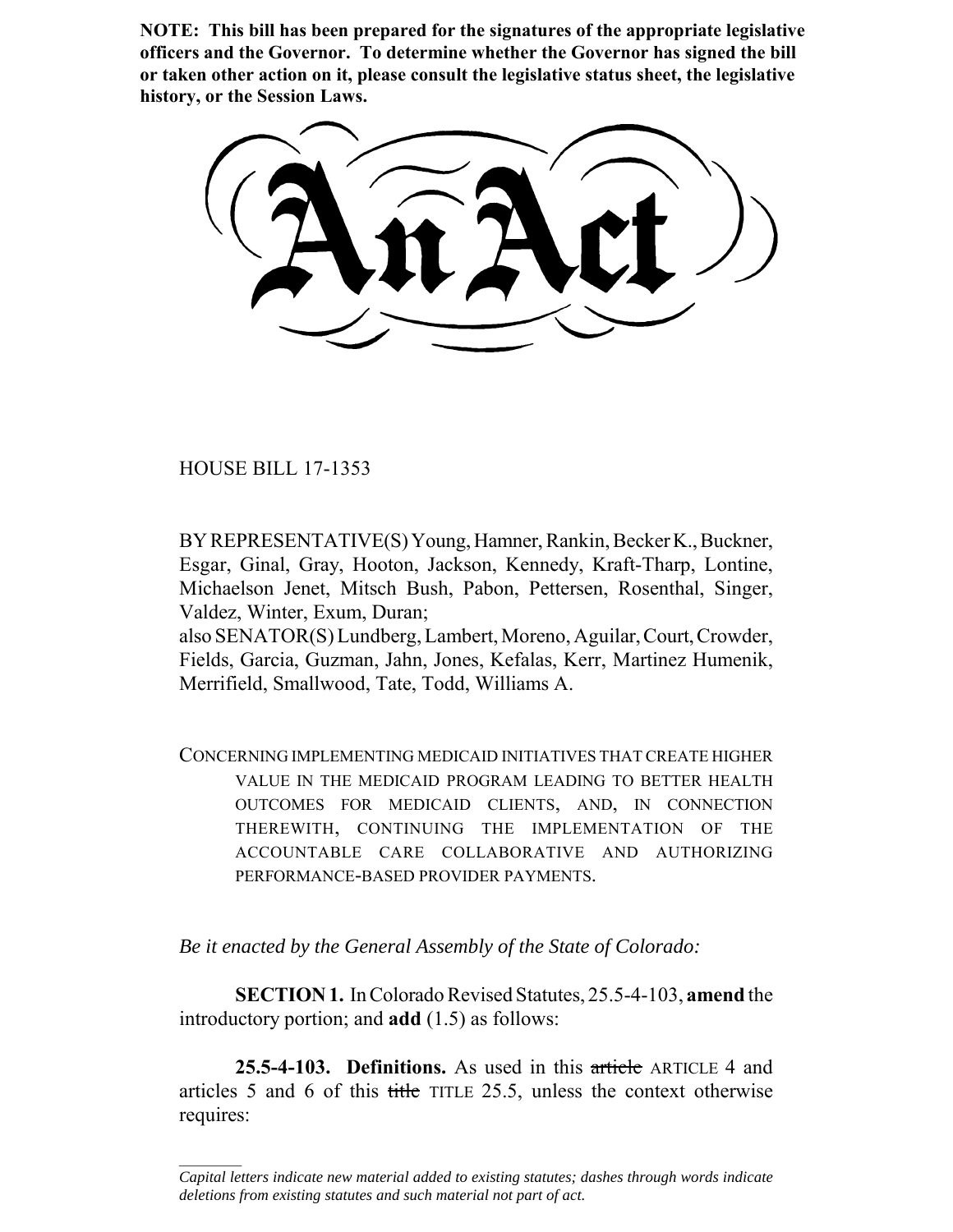(1.5) "ACCOUNTABLE CARE COLLABORATIVE" MEANS A MEDICAID CARE DELIVERY SYSTEM ESTABLISHED PURSUANT TO SECTION 25.5-5-419.

**SECTION 2.** In Colorado Revised Statutes, **add** 25.5-5-419 as follows:

**25.5-5-419. Accountable care collaborative - reporting - rules.** (1) IN 2011, THE STATE DEPARTMENT CREATED THE ACCOUNTABLE CARE COLLABORATIVE, ALSO REFERRED TO IN THIS TITLE 25.5 AS THE MEDICAID COORDINATED CARE SYSTEM.THE STATE DEPARTMENT SHALL CONTINUE TO PROVIDE CARE DELIVERY THROUGH THE ACCOUNTABLE CARE COLLABORATIVE.THE GOALS OF THE ACCOUNTABLE CARE COLLABORATIVE ARE TO IMPROVE MEMBER HEALTH AND REDUCE COSTS IN THE MEDICAID PROGRAM. TO ACHIEVE THESE GOALS, THE STATE DEPARTMENT'S IMPLEMENTATION OF THE ACCOUNTABLE CARE COLLABORATIVE MUST INCLUDE, BUT NEED NOT BE LIMITED TO:

(a) ESTABLISHING PRIMARY CARE MEDICAL HOMES FOR MEDICAID CLIENTS WITHIN THE ACCOUNTABLE CARE COLLABORATIVE;

(b) PROVIDING REGIONAL CARE COORDINATION AND PROVIDER NETWORK SUPPORT;

(c) PROVIDING DATA TO REGIONAL ENTITIES AND PROVIDERS TO HELP MANAGE CLIENT CARE;

(d) INTEGRATING THE DELIVERY OF BEHAVIORAL HEALTH, INCLUDING MENTAL HEATH AND SUBSTANCE USE DISORDERS, AND PHYSICAL HEALTH SERVICES FOR CLIENTS;

(e) CONNECTING PRIMARY CARE WITH SPECIALTY CARE AND NONHEALTH COMMUNITY SUPPORTS;

(f) PROMOTING MEMBER CHOICE AND ENGAGEMENT;

(g) PROMOTING TELEHEALTH AND TELEMEDICINE;

(h) UTILIZING INNOVATIVE CARE MODELS AND PROVIDER PAYMENT MODELS AS PART OF THE CARE DELIVERY SYSTEM, INCLUDING CAPITATED

PAGE 2-HOUSE BILL 17-1353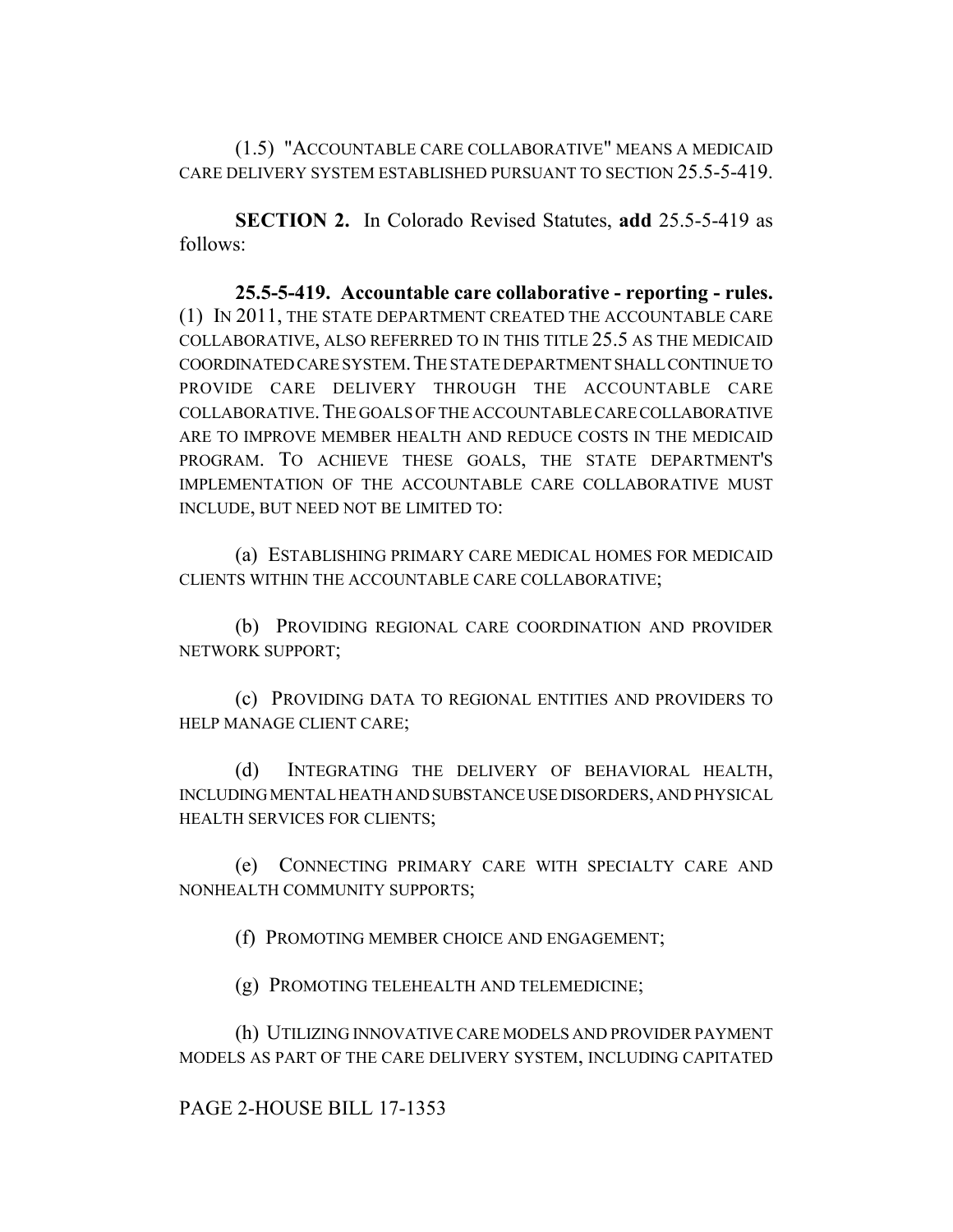MANAGED CARE MODELS WITHIN THE BROADER ACCOUNTABLE CARE COLLABORATIVE;

(i) RECEIVING FEEDBACK FROM AFFECTED STAKEHOLDER GROUPS;

(j) ESTABLISHING A FLEXIBLE STRUCTURE THAT WOULD ALLOW FOR THE EFFICIENT OPERATION OF THE ACCOUNTABLE CARE COLLABORATIVE TO FURTHER INCLUDE MEDICAID POPULATIONS AND SERVICES, INCLUDING LONG-TERM CARE SERVICES AND SUPPORTS; AND

(k) ESTABLISHING A CARE DELIVERY SYSTEM AND PROVIDER PAYMENT PLATFORM THAT CAN ADAPT TO CHANGING FEDERAL FINANCIAL PARTICIPATION MODELS OR FUNDING LEVELS.

(2) THE STATE DEPARTMENT SHALL FACILITATE TRANSPARENCY AND COLLABORATION IN THE DEVELOPMENT, PERFORMANCE MANAGEMENT, AND EVALUATION OF THE ACCOUNTABLE CARE COLLABORATIVE THROUGH THE CREATION OF STAKEHOLDER ADVISORY COMMITTEES.

(3) ON OR BEFORE DECEMBER 1, 2017, AND ON OR BEFORE DECEMBER 1 EACH YEAR THEREAFTER, THE STATE DEPARTMENT SHALL PREPARE AND SUBMIT A REPORT TO THE JOINT BUDGET COMMITTEE, THE PUBLIC HEALTH CARE AND HUMAN SERVICES COMMITTEE OF THE HOUSE OF REPRESENTATIVES, AND THE HEALTH AND HUMAN SERVICES COMMITTEE OF THE SENATE, OR ANY SUCCESSOR COMMITTEES, CONCERNING THE IMPLEMENTATION OF THE ACCOUNTABLE CARE COLLABORATIVE. NOTWITHSTANDING THE PROVISIONS OF SECTION 24-1-136 (11)(a)(I), THE REPORT REQUIRED PURSUANT TO THIS SUBSECTION (3) CONTINUES INDEFINITELY. AT A MINIMUM, THE STATE DEPARTMENT'S REPORT MUST INCLUDE THE FOLLOWING INFORMATION CONCERNING THE ACCOUNTABLE CARE COLLABORATIVE:

(a) THE NUMBER OF MEDICAID CLIENTS ENROLLED IN THE PROGRAM;

(b) PERFORMANCE RESULTS WITH AN EMPHASIS ON MEMBER HEALTH IMPACTS;

(c) CURRENT ADMINISTRATIVE FEES AND COSTS FOR THE PROGRAM;

(d) FISCAL PERFORMANCE;

## PAGE 3-HOUSE BILL 17-1353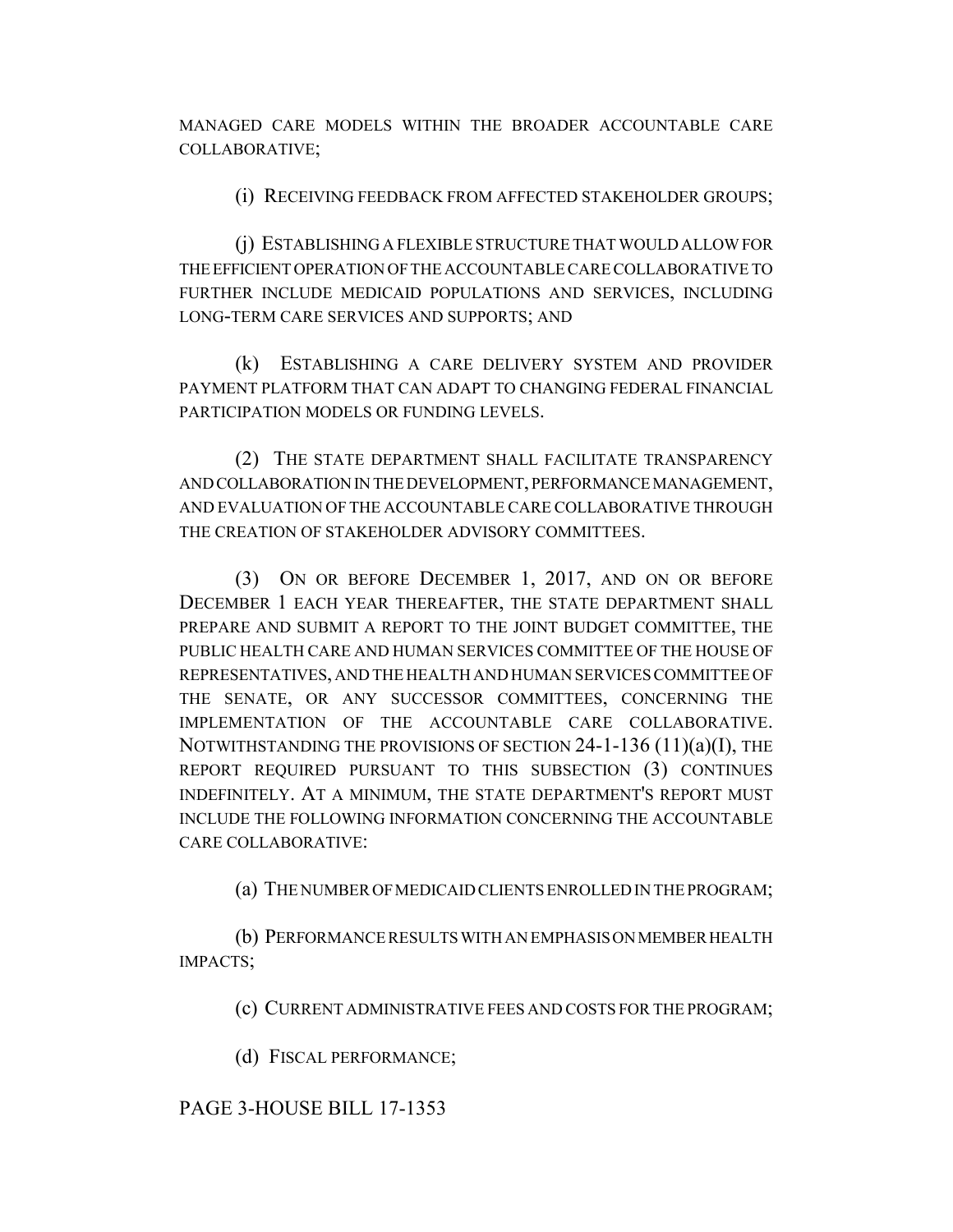(e) A DESCRIPTION OF ACTIVITIES THAT PROMOTE ACCESS TO SERVICES FOR MEDICAID MEMBERS IN RURAL AND FRONTIER COUNTIES;

(f) A DESCRIPTION OF THE STATE DEPARTMENT'S COORDINATION WITH ENTITIES THAT AUTHORIZE LONG-TERM CARE SERVICES FOR MEDICAID CLIENTS;

(g) INFORMATION ON ANY ADVISORY COMMITTEES CREATED, INCLUDING THE PARTICIPANTS, FOCUS, STAKEHOLDER FEEDBACK, AND OUTCOMES OF THE WORK OF THE ADVISORY COMMITTEES;

(h) FUTURE AREAS OF PROGRAM FOCUS AND DEVELOPMENT, INCLUDING, AMONG OTHERS, A PLAN TO STUDY THE COSTS AND BENEFITS OF FURTHER COVERAGE OF SUBSTANCE USE DISORDER TREATMENT; AND

(i) INFORMATION CONCERNING EFFORTS TO REDUCE MEDICAID WASTE AND INEFFICIENCIES THROUGH THE ACCOUNTABLE CARE COLLABORATIVE, INCLUDING:

(I) THE SPECIFIC EFFORTS WITHIN THE ACCOUNTABLE CARE COLLABORATIVE, INCLUDING A SUMMARY OF TECHNOLOGY-BASED EFFORTS, TO IDENTIFY AND IMPLEMENT BEST PRACTICES RELATING TO COST CONTAINMENT; REDUCING AVOIDABLE, DUPLICATIVE, VARIABLE, AND INAPPROPRIATE USES OF HEALTH CARE RESOURCES; AND THE OUTCOME OF THOSE EFFORTS, INCLUDING COST SAVINGS, IF KNOWN;

(II) ANY STATUTES, POLICIES, OR PROCEDURES THAT PREVENT REGIONAL ENTITIES FROM REALIZING EFFICIENCIES AND REDUCING WASTE WITHIN THE MEDICAID SYSTEM; AND

(III) ANY OTHER EFFORTS BY REGIONAL ENTITIES OR THE STATE DEPARTMENT TO ENSURE THAT THOSE WHO PROVIDE CARE FOR MEDICAID CLIENTS ARE AWARE OF AND ACTIVELY PARTICIPATE IN REDUCING WASTE WITHIN THE MEDICAID SYSTEM.

(4) ON OR BEFORE DECEMBER 1, 2017, THE STATE DEPARTMENT SHALL SUBMIT A REPORT TO THE JOINT BUDGET COMMITTEE, THE PUBLIC HEALTH CARE AND HUMAN SERVICES COMMITTEE OF THE HOUSE OF REPRESENTATIVES, AND THE HEALTH AND HUMAN SERVICES COMMITTEE OF THE SENATE, OR ANY SUCCESSOR COMMITTEES, OUTLINING THE STATUTORY

PAGE 4-HOUSE BILL 17-1353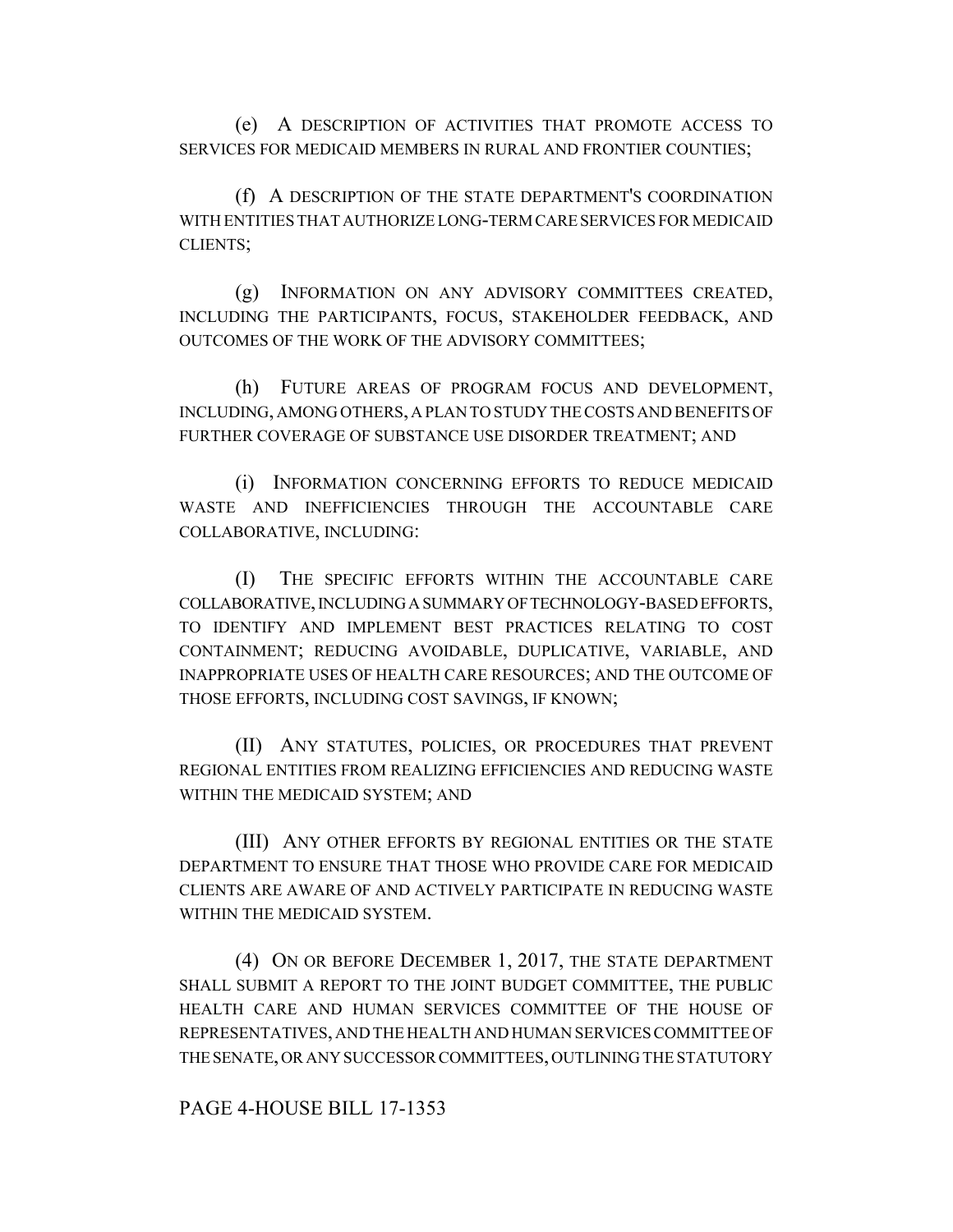CHANGES NEEDED TO PART 4 OF THIS ARTICLE 5 RELATING TO THE STATEWIDE MANAGED CARE SYSTEM, AS WELL AS ANY OTHER SECTIONS OF THE COLORADO REVISED STATUTES, IN ORDER TO ALIGN COLORADO LAW WITH THE FEDERAL "MEDICAID AND CHIP MANAGED CARE FINAL RULE", CMS-2390-F.

(5) THE STATE BOARD SHALL PROMULGATE RULES IMPLEMENTING THE ACCOUNTABLE CARE COLLABORATIVE.

(6) THE STATE DEPARTMENT SHALL CONSIDER NEW TECHNOLOGIES AND BUSINESS PRACTICES FOR MEDICAL MANAGEMENT REFORM THAT WOULD REDUCE MEDICAL COSTS DUE TO MISUSE, OVERUSE, WASTE, FRAUD, AND ABUSE. BETTER DRUG MANAGEMENT, ESPECIALLY OF AVOIDABLE PRESCRIPTIONS AND INEFFICIENT USE OF SPECIALTY DRUGS, WOULD ALLOW THE ENTIRE PRESCRIPTION DRUG COST CONTINUUM TO BE MANAGED MORE EFFECTIVELY TO CONTAIN COSTS AND ACHIEVE BETTER PATIENT OUTCOMES. NEW TECHNOLOGIES AND BUSINESS PRACTICES FOR MEDICAL MANAGEMENT REFORM MAY ALSO BENEFIT COLORADO BY PROVIDING A MORE POWERFUL MEDICAID ENROLLMENT PLATFORM THAT PROPERLY ENROLLS ONLY THOSE INDIVIDUALS WHO ARE TRULY ELIGIBLE FOR MEDICAID BENEFITS.

**SECTION 3.** In Colorado Revised Statutes, **add** 25.5-4-401.2 as follows:

**25.5-4-401.2. Performance-based payments - reporting.** (1) TO IMPROVE HEALTH OUTCOMES AND LOWER HEALTH CARE COSTS, THE STATE DEPARTMENT MAY DEVELOP PAYMENTS TO PROVIDERS THAT ARE BASED ON QUANTIFIABLE PERFORMANCE OR MEASURES OF QUALITY OF CARE. THESE PERFORMANCE-BASED PAYMENTS MAY INCLUDE, BUT ARE NOT LIMITED TO, PAYMENTS TO:

(a) PRIMARY CARE PROVIDERS;

(b) FEDERALLY QUALIFIED HEALTH CENTERS;

(c) PROVIDERS OF LONG-TERM CARE SERVICES AND SUPPORTS; AND

(d) BEHAVIORAL HEALTH PROVIDERS, INCLUDING, BUT NOT LIMITED TO:

PAGE 5-HOUSE BILL 17-1353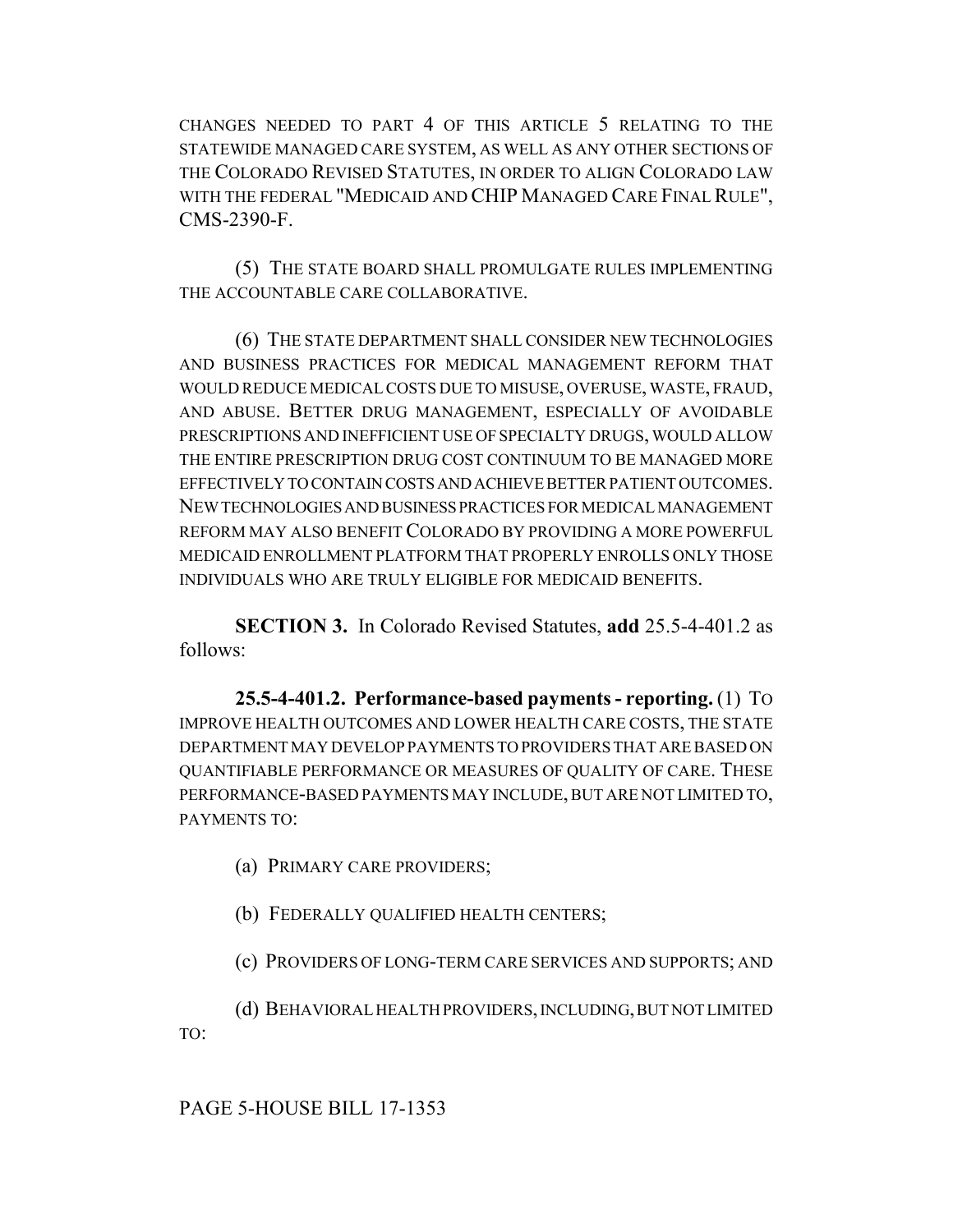(I) COMMUNITY MENTAL HEALTH CENTERS, AS DEFINED IN SECTION 27-66-101; AND

(II) ENTITIES CONTRACTED WITH THE DEPARTMENT TO ADMINISTER THE MEDICAID COMMUNITY MENTAL HEALTH SERVICES PROGRAM, ESTABLISHED IN SECTION 25.5-5-411.

(2) (a) PRIOR TO IMPLEMENTING PERFORMANCE-BASED PAYMENTS IN THE MEDICAID PROGRAM PURSUANT TO THIS ARTICLE 4 AND ARTICLES 5 AND 6 OF THIS TITLE 25.5, INCLUDING PERFORMANCE-BASED PAYMENTS SET FORTH IN THIS SECTION, THE STATE DEPARTMENT SHALL SUBMIT TO THE JOINT BUDGET COMMITTEE:

(I) (A) EVIDENCE THAT THE PERFORMANCE-BASED PAYMENTS ARE DESIGNED TO ACHIEVE BUDGET SAVINGS; OR

(B) A BUDGET REQUEST FOR COSTS ASSOCIATED WITH THE PERFORMANCE-BASED PAYMENTS;

(II) THE ESTIMATED PERFORMANCE-BASED PAYMENTS COMPARED TO TOTAL REIMBURSEMENTS FOR THE AFFECTED SERVICE; AND

(III) A DESCRIPTION OF THE STAKEHOLDER ENGAGEMENT PROCESS FOR DEVELOPING THE PERFORMANCE-BASED PAYMENTS, INCLUDING THE PARTICIPANTS IN THE PROCESS AND A SUMMARY OF THE STAKEHOLDER FEEDBACK, AND THE STATE DEPARTMENT'S RESPONSE TO STAKEHOLDER FEEDBACK.

(b) THE INFORMATION REQUIRED PURSUANT TO SUBSECTION (2)(a) OF THIS SECTION MUST BE PROVIDED ON OR BEFORE NOVEMBER 1 FOR PERFORMANCE-BASED PAYMENTS THAT WILL TAKE EFFECT IN THE FOLLOWING FISCAL YEAR UNLESS THE STATE DEPARTMENT INCLUDES WITH ITS SUBMISSION AN EXPLANATION OF THE NEED FOR FASTER IMPLEMENTATION OF THE PAYMENT. IF FASTER IMPLEMENTATION IS REQUESTED, THE STATE DEPARTMENT SHALL PROVIDE THE INFORMATION AT LEAST THREE MONTHS PRIOR TO THE IMPLEMENTATION OF THE PERFORMANCE-BASED PAYMENTS UNLESS COMPLIANCE WITH FEDERAL LAW NECESSITATES SHORTER NOTICE.

(3) ON OR BEFORE NOVEMBER 1, 2017, AND ON OR BEFORE

PAGE 6-HOUSE BILL 17-1353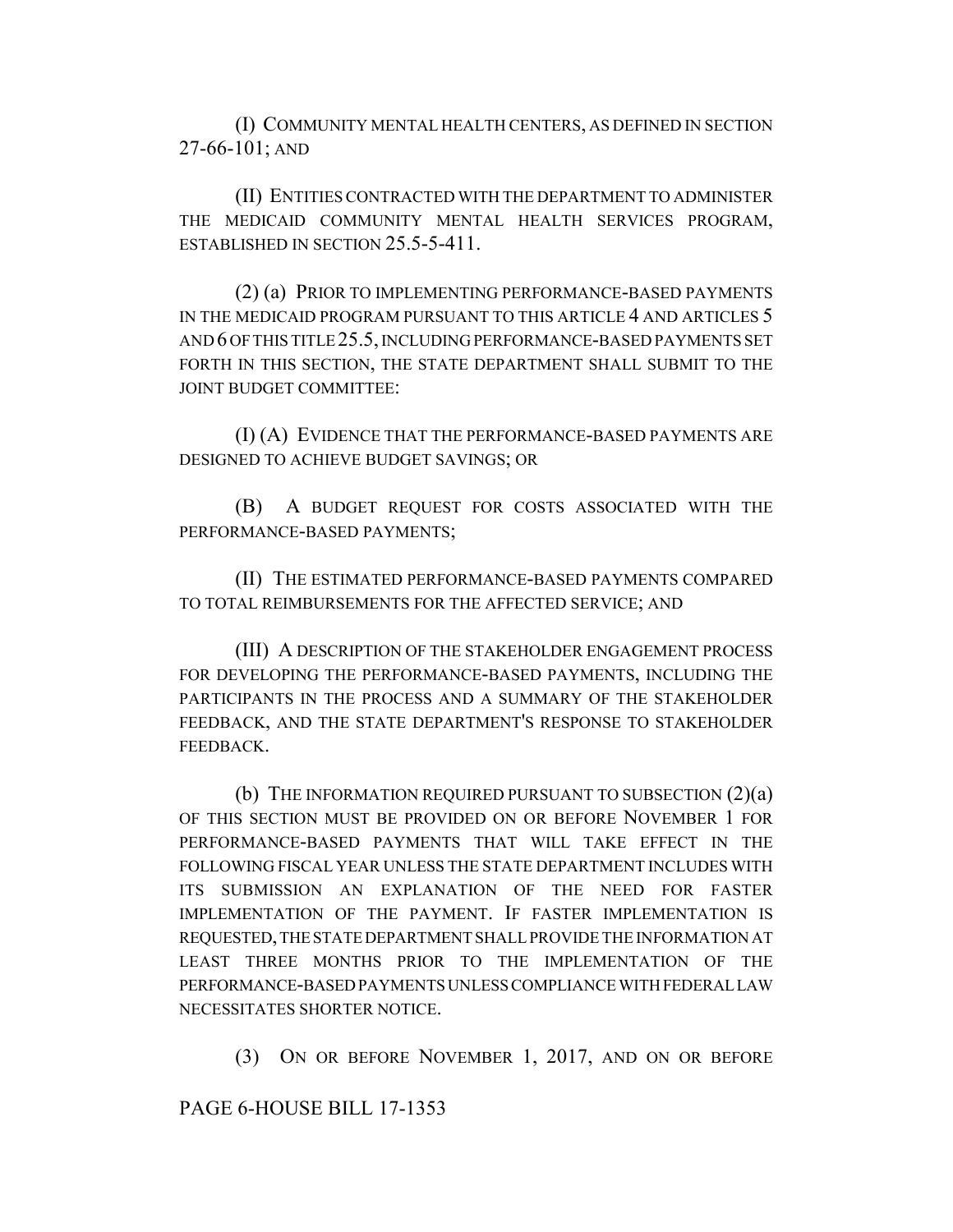NOVEMBER 1 EACH YEAR THEREAFTER, THE STATE DEPARTMENT SHALL SUBMIT A REPORT TO THE JOINT BUDGET COMMITTEE, THE PUBLIC HEALTH CARE AND HUMAN SERVICES COMMITTEE OF THE HOUSE OF REPRESENTATIVES, AND THE HEALTH AND HUMAN SERVICES COMMITTEE OF THE SENATE, OR ANY SUCCESSOR COMMITTEES, DESCRIBING RULES ADOPTED BY THE STATE BOARD AND CONTRACT PROVISIONS APPROVED BY THE CENTERS FOR MEDICARE AND MEDICAID SERVICES IN THE PRECEDING CALENDAR YEAR THAT AUTHORIZE PAYMENTS TO PROVIDERS BASED ON PERFORMANCE. NOTWITHSTANDING THE PROVISIONS OF SECTION 24-1-136  $(11)(a)(I)$ , THE REPORT REQUIRED PURSUANT TO THIS SUBSECTION  $(3)$ CONTINUES INDEFINITELY. THE REPORT MUST INCLUDE, AT A MINIMUM:

(a) A DESCRIPTION OF PERFORMANCE-BASED PAYMENTS INCLUDED IN STATE BOARD RULES, INCLUDING WHICH PERFORMANCE STANDARDS ARE TARGETED WITH EACH PERFORMANCE-BASED PAYMENT;

(b) A DESCRIPTION OF THE GOALS AND OBJECTIVES OF THE PERFORMANCE-BASED PAYMENTS, AND HOW THOSE GOALS AND OBJECTIVES ALIGN WITH OTHER QUALITY IMPROVEMENT INITIATIVES;

(c) A SUMMARY OF THE RESEARCH-BASED EVIDENCE FOR THE PERFORMANCE-BASED PAYMENTS, TO THE EXTENT SUCH EVIDENCE IS AVAILABLE;

(d) A SUMMARY OF THE ANTICIPATED IMPACT AND CLINICAL AND NONCLINICAL OUTCOMES OF IMPLEMENTING THE PERFORMANCE-BASED PAYMENTS;

(e) A DESCRIPTION OF HOW THE IMPACT OR OUTCOMES WILL BE EVALUATED;

(f) AN EXPLANATION OF STEPS TAKEN BY THE STATE DEPARTMENT TO LIMIT THE ADMINISTRATIVE BURDEN ON PROVIDERS;

(g) A SUMMARY OF THE STAKEHOLDER ENGAGEMENT PROCESS WITH RESPECT TO EACH PERFORMANCE-BASED PAYMENT, INCLUDING MAJOR CONCERNS RAISED THROUGH THE STAKEHOLDER PROCESS AND HOW THOSE CONCERNS WERE REMEDIATED;

(h) WHEN AVAILABLE, EVALUATION RESULTS FOR

PAGE 7-HOUSE BILL 17-1353